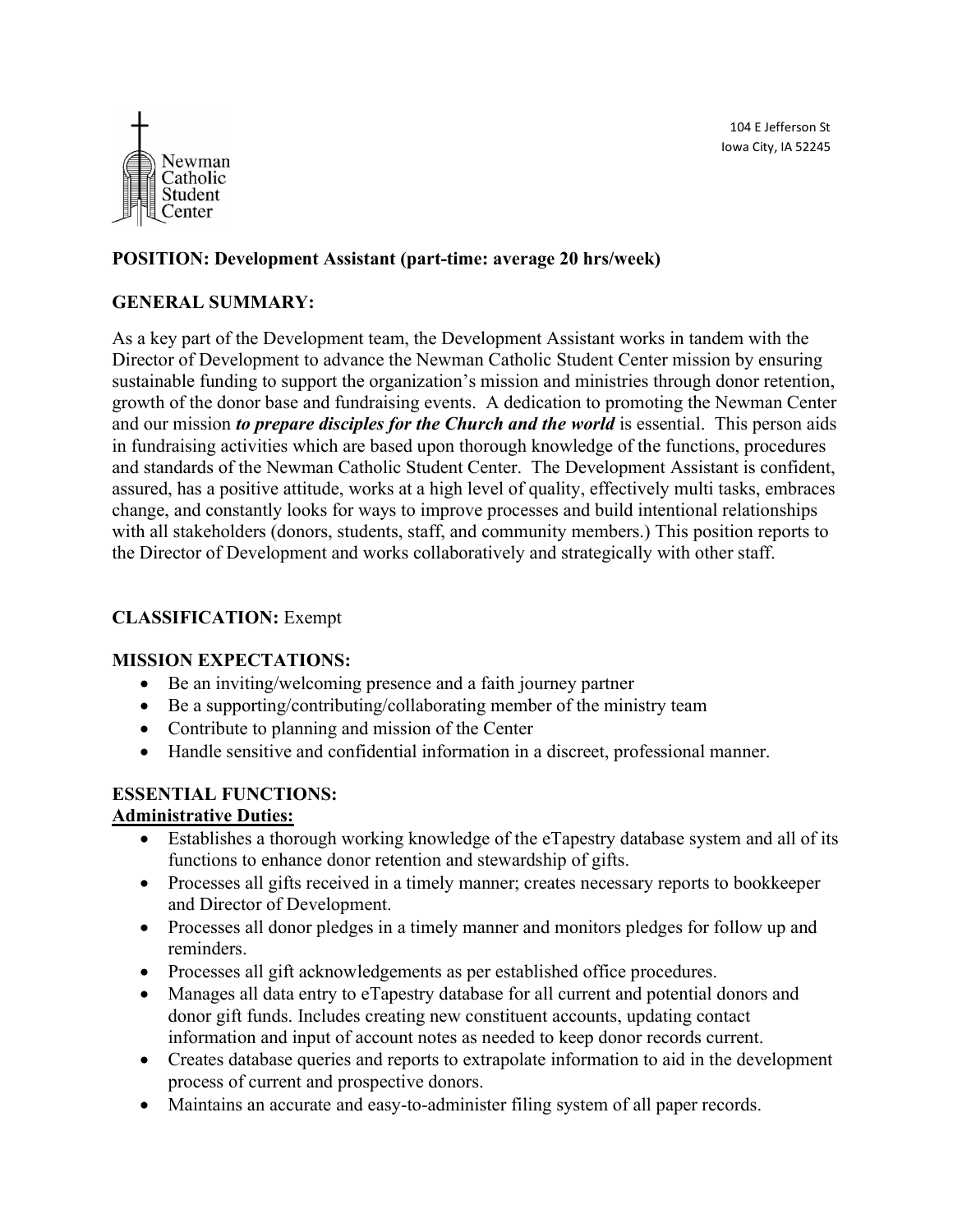- Assists bookkeeper on monthly reconciliation of Quick Books with eTapestry.
- Helps prepare mailing lists for solicitation, recognition, invitation and other donor communication.
- Assists the Director of Development in other duties as requested.

# Donor Relations and Stewardship Responsibilities:

- Works to build faith filled and intentional relationships with donors, students, alumni, and parents through positive and authentic communication.
- Establishes and provides timely stewardship and acknowledgement of all gifts as per office procedures.
- Identifies donors and accounts in need of special attention and makes suggestions to the Director of Development for follow up.
- Assists in the production of annual fundraising events and appeals.
- Helps to identify, cultivate, and steward parents, alumni, University of Iowa partners and others associated with the Newman Center with a focus on identifying potential annual and major gift prospects.
- Conducts research on potential grant and grantor possibilities.
- Maintains regular communication with the Director of Development regarding development opportunities, goals and objectives.
- Helps to develope, manage and execute special events such as Founder's Club and Foundation Society recognition, Gala (or other major fundraising event), alumni gatherings and other stewardship events.
- At the direction of the Development Director, implements specific campaigns or communications for various development projects.
- Generates and mails year- end giving statements for donor tax purposes.

# Communications Duties:

- Develops and maintains a thorough general knowledge of the Newman Center and its funding priorities by maintaining open and authentic communication with staff and donors.
- Assists in the implementation of a comprehensive communication plan to promote the organization to donors, educate those not familiar with the Newman Center's mission, and maximize public awareness of fundraising activities and events.
- Aids in the coordination and implementation of the design, printing and distribution of cost-effective marketing and communication materials for development efforts.
- Assists in the creation and production of print, video and social media materials.
- Assists with coordination of collaboration and networking opportunities

QUALIFICATIONS: To perform this job successfully, an individual must be able to perform each essential duty satisfactorily. The requirements listed below are representative of the knowledge, skill and/or ability required.